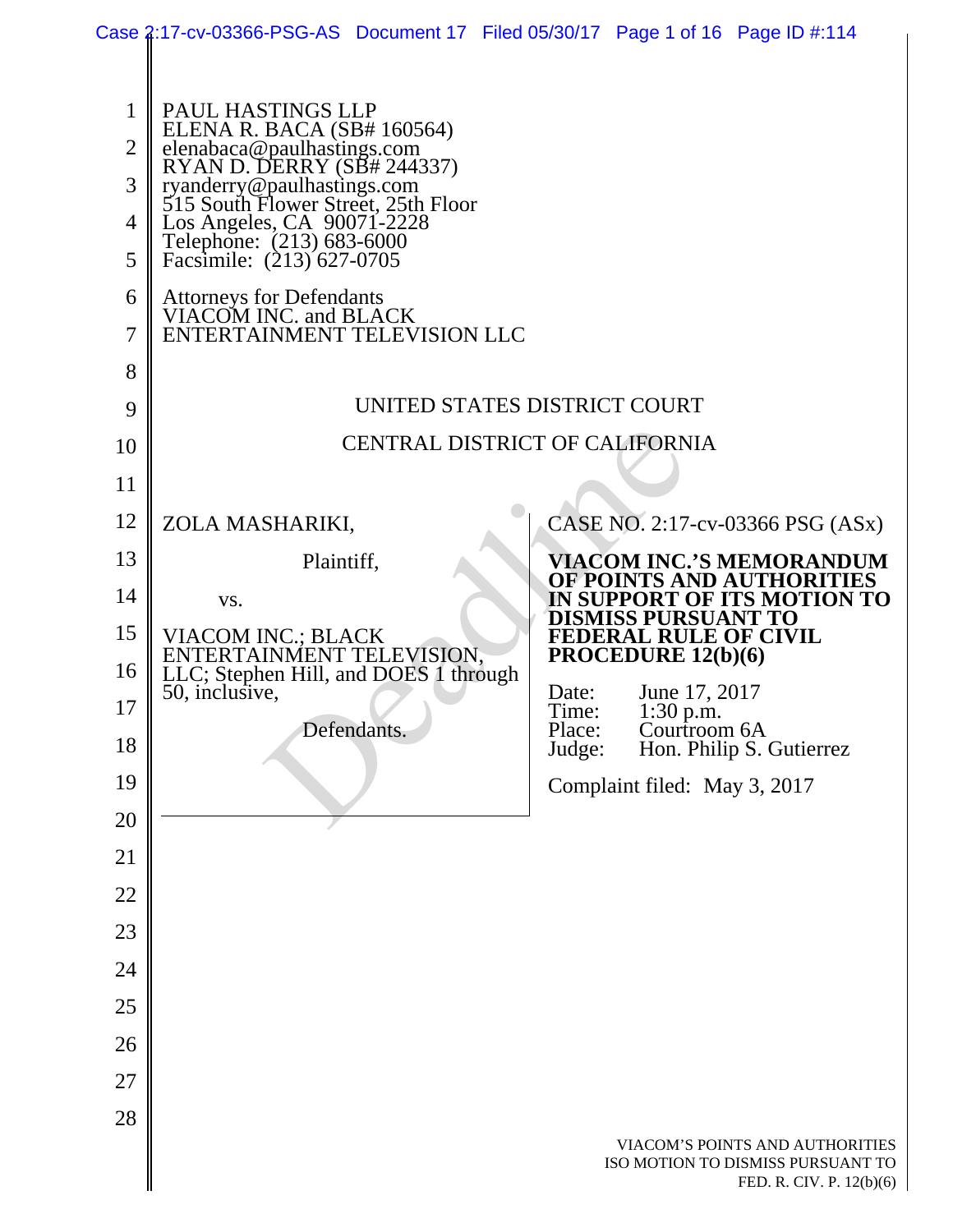|                |                | Case 2:17-cv-03366-PSG-AS Document 17 Filed 05/30/17 Page 2 of 16 Page ID #:115                           |
|----------------|----------------|-----------------------------------------------------------------------------------------------------------|
|                |                |                                                                                                           |
| 1              |                | <b>TABLE OF CONTENTS</b>                                                                                  |
| $\overline{2}$ |                | Page                                                                                                      |
| 3              | $\mathbf{I}$ . |                                                                                                           |
| 4              | Π.             | RULE 8 REQUIRED MASHARIKI TO PRESENT FACTS<br>DEMONSTRATING A PLAUSIBLE CLAIM AGAINST VIACOM 2            |
| 5              | Ш.             | MASHARIKI'S FIRST THROUGH FIFTEENTH AND                                                                   |
| 6              |                | SEVENTEENTH CLAIMS (HER EMPLOYMENT-BASED<br>CLAIMS) AGAINST VIACOM MUST BE DISMISSED 3                    |
| $\overline{7}$ | IV.            | MASHARIKI'S SIXTEENTH CLAIM FOR BREACH OF THE<br><b>IMPLIED COVENANT FAILS BECAUSE SHE HAS NO</b>         |
| 8<br>9         | V.             | MASHARIKI FAILS TO STATE A LEGALLY VIABLE CLAIM OF                                                        |
| 10             | VI.            |                                                                                                           |
| 11             | VII.           |                                                                                                           |
| 12             |                |                                                                                                           |
| 13             |                |                                                                                                           |
| 14             |                |                                                                                                           |
| 15             |                |                                                                                                           |
| 16             |                |                                                                                                           |
| 17             |                |                                                                                                           |
| 18             |                |                                                                                                           |
| 19             |                |                                                                                                           |
| 20             |                |                                                                                                           |
| 21             |                |                                                                                                           |
| 22             |                |                                                                                                           |
| 23             |                |                                                                                                           |
| 24             |                |                                                                                                           |
| 25             |                |                                                                                                           |
| 26             |                |                                                                                                           |
| 27             |                |                                                                                                           |
| 28             |                |                                                                                                           |
|                |                | VIACOM'S POINTS AND AUTHORITIES<br>$-i-$<br>ISO MOTION TO DISMISS PURSUANT TO<br>FED. R. CIV. P. 12(b)(6) |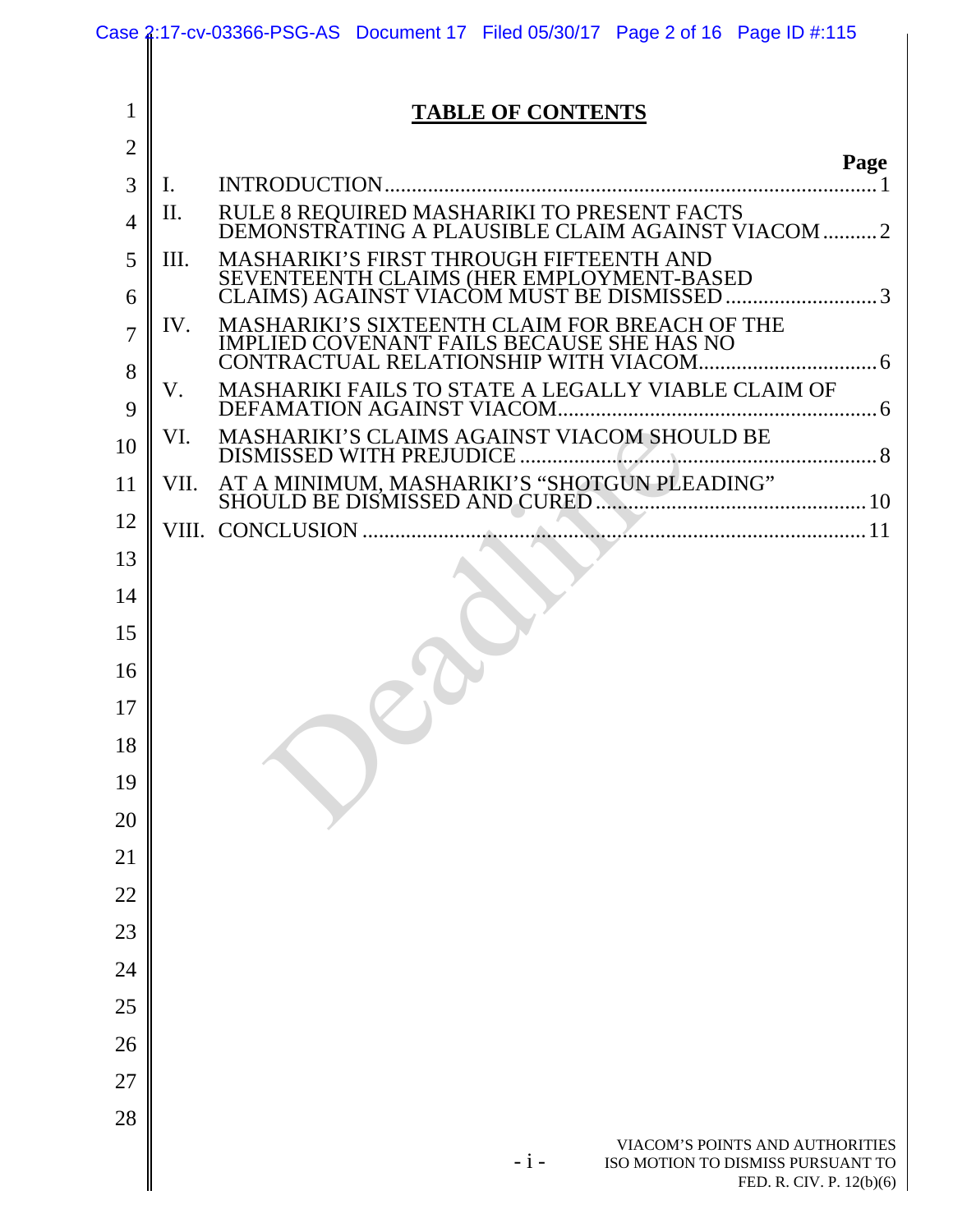|                | Case 2:17-cv-03366-PSG-AS Document 17 Filed 05/30/17 Page 3 of 16 Page ID #:116                                |  |  |
|----------------|----------------------------------------------------------------------------------------------------------------|--|--|
| 1              | <b>TABLE OF AUTHORITIES</b>                                                                                    |  |  |
| $\overline{2}$ |                                                                                                                |  |  |
| 3              | Page(s)<br><b>Cases</b>                                                                                        |  |  |
| 4              | Ashcroft v. Iqbal,                                                                                             |  |  |
| 5              |                                                                                                                |  |  |
| 6              | Associated Gen. Contractors of Cal., Inc. v. Carpenters,                                                       |  |  |
| 7              |                                                                                                                |  |  |
| 8              | Avendano v. Sec. Consultants Grp., Inc.,                                                                       |  |  |
| 9              | No. 3:13-cv-00168-HDM-VPC, 2014 WL 298841 (D. Nev. Jan.                                                        |  |  |
| 10             | Bell Atl. Corp. v. Twombly,                                                                                    |  |  |
| 11             |                                                                                                                |  |  |
| 12             | Destfino v. Kennedy,                                                                                           |  |  |
| 13             | No. CV-F-08-1269 LJO DLB, 2009 WL 63566 (E.D. Cal. Jan. 8,                                                     |  |  |
| 14             |                                                                                                                |  |  |
| 15             | Digerati Holdings, LLC v. Young Money Entm't, LLC,                                                             |  |  |
| 16             |                                                                                                                |  |  |
| 17             | Doe v. Wal-Mart Stores, Inc.,                                                                                  |  |  |
| 18             | EEOC v. La Rana Hawaii,                                                                                        |  |  |
| 19             |                                                                                                                |  |  |
| 20             | Eminence Capital LLC v. Aspeon, Inc.,                                                                          |  |  |
| 21             |                                                                                                                |  |  |
| 22             | Foman v. Davis,                                                                                                |  |  |
| 23             |                                                                                                                |  |  |
| 24             | J.A. Folger & Co. v. Williamson,                                                                               |  |  |
| 25             |                                                                                                                |  |  |
| 26             | Keifer v. Hamilton Engine Sales, Inc.,<br>No. CIV. S-04-2077 LKK/DAD, 2006 U.S. Dist. LEXIS 68373              |  |  |
| 27             |                                                                                                                |  |  |
| 28             | VIACOM'S POINTS AND AUTHORITIES<br>$-$ ii $-$<br>ISO MOTION TO DISMISS PURSUANT TO<br>FED. R. CIV. P. 12(b)(6) |  |  |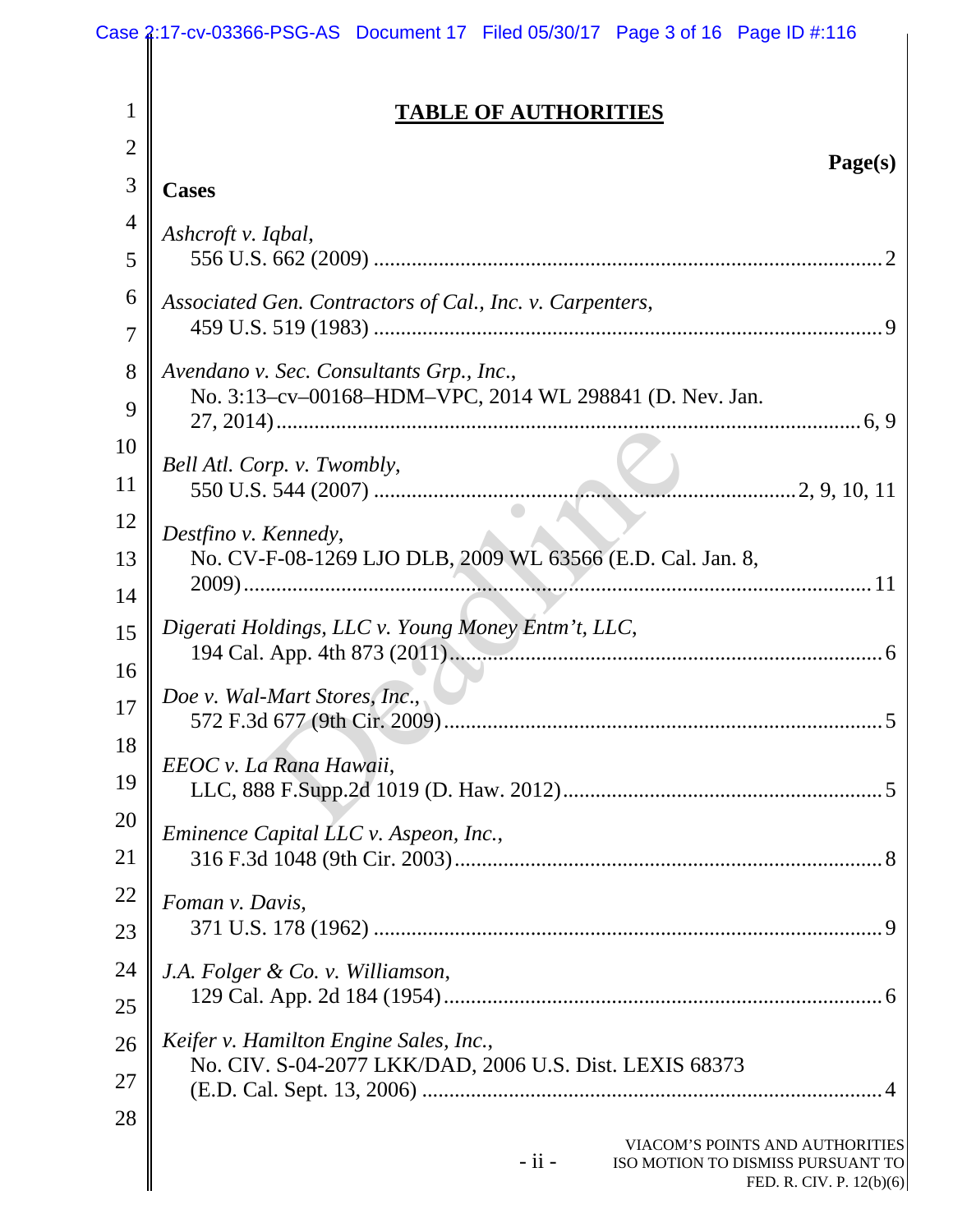|                | Case 2:17-cv-03366-PSG-AS Document 17 Filed 05/30/17 Page 4 of 16 Page ID #:117                                 |
|----------------|-----------------------------------------------------------------------------------------------------------------|
| 1              | <b>TABLE OF AUTHORITIES</b><br>(continued)                                                                      |
| $\overline{2}$ | Page(s)                                                                                                         |
| 3<br>4         | Laird v. Capital Cities/ABC, Inc.,                                                                              |
|                |                                                                                                                 |
| 5<br>6         | Ozkan v. Am. Casino & Entm't Props., LLC,<br>No. 2:14–CV–187 JCM (GWF), 2014 WL 4105065 (D. Nev. Aug.           |
| 7              |                                                                                                                 |
| 8              | PAI Corp. v. Integrated Sci. Sols., Inc.,<br>No. C-06-5349 JSW (JCS), 2007 WL 1229329 (N.D. Cal. Apr. 25,       |
| 9              |                                                                                                                 |
| 10             | Roby v. McKesson Corp.,                                                                                         |
| 11             |                                                                                                                 |
| 12             | Saul v. United States,                                                                                          |
| 13             |                                                                                                                 |
| 14             | Schreiber Distrib. Co. v. Serv-Well Furniture Co.,                                                              |
| 15             | Smith v. Maldonado,                                                                                             |
| 16             |                                                                                                                 |
| 17             | Sollberger v. Wachovia Securities, LLC,                                                                         |
| 18             | No. SACV 09-0766 AG (ANx), 2010 WL 2674456 (C.D. Cal. Jun.                                                      |
| 19             |                                                                                                                 |
| 20             | Watson v. Gulf & W. Indus.,                                                                                     |
| 21             |                                                                                                                 |
| 22             | <b>Statutes</b>                                                                                                 |
| 23             | 29 U.S.C.                                                                                                       |
| 24             |                                                                                                                 |
| 25             |                                                                                                                 |
| 26             |                                                                                                                 |
| 27             | Cal. Civ. Code                                                                                                  |
| 28             |                                                                                                                 |
|                | VIACOM'S POINTS AND AUTHORITIES<br>$-$ iii $-$<br>ISO MOTION TO DISMISS PURSUANT TO<br>FED. R. CIV. P. 12(b)(6) |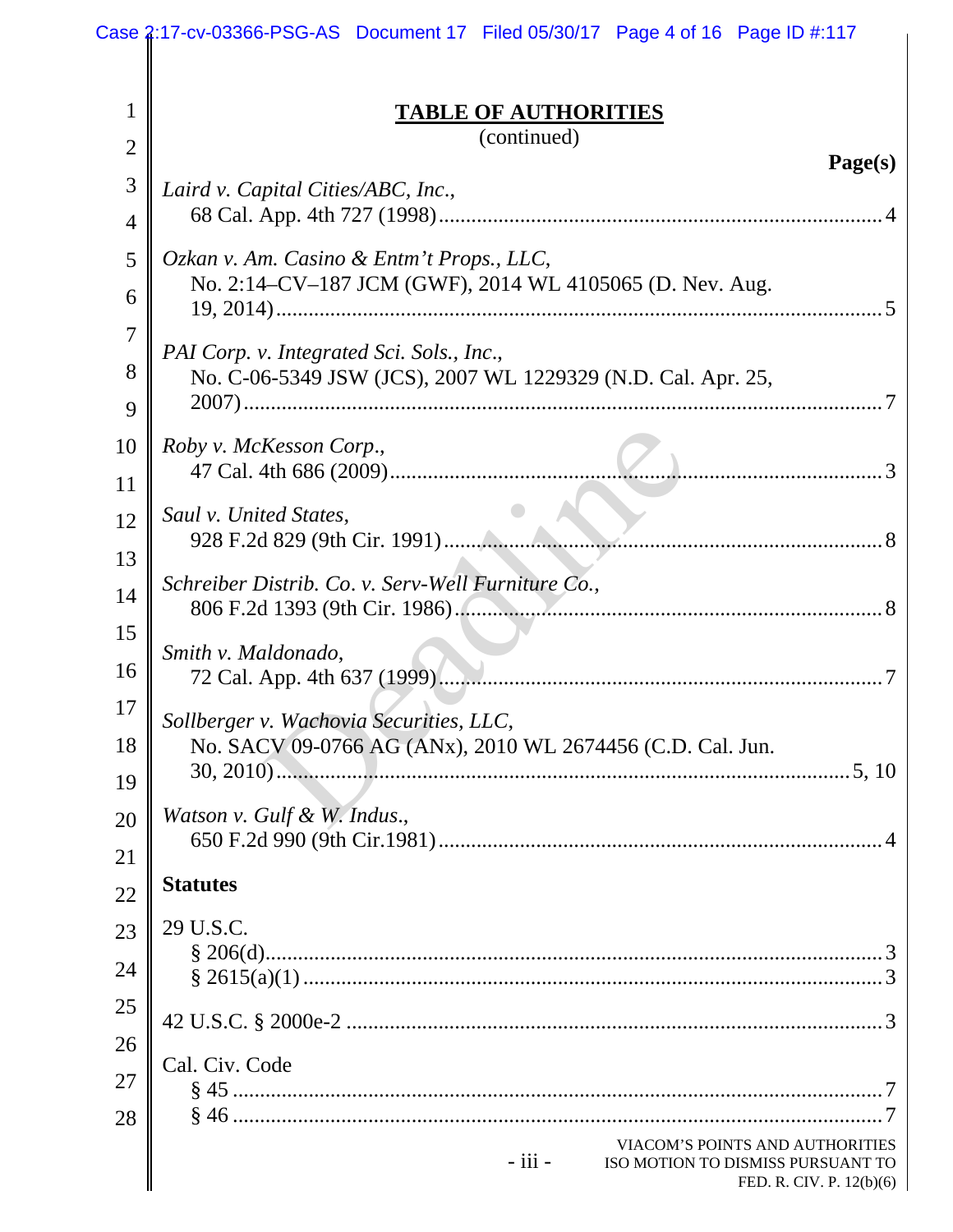|                                | Case 2:17-cv-03366-PSG-AS Document 17 Filed 05/30/17 Page 5 of 16 Page ID #:118                             |
|--------------------------------|-------------------------------------------------------------------------------------------------------------|
| $\mathbf{1}$<br>$\overline{2}$ | <b>TABLE OF AUTHORITIES</b><br>(continued)                                                                  |
|                                | Page(s)                                                                                                     |
| 3                              | Cal. Gov't. Code                                                                                            |
| 4                              |                                                                                                             |
| 5                              |                                                                                                             |
| 6<br>7                         |                                                                                                             |
| 8                              |                                                                                                             |
| 9                              |                                                                                                             |
| 10                             |                                                                                                             |
| 11                             |                                                                                                             |
| 12                             |                                                                                                             |
| 13                             |                                                                                                             |
| 14                             | <b>Other Authorities</b>                                                                                    |
| 15                             | Fed. R. Civ. P.                                                                                             |
| 16                             |                                                                                                             |
| 17                             | R. $12(b)(6)$<br>2                                                                                          |
| 18                             |                                                                                                             |
| 19                             |                                                                                                             |
| 20                             |                                                                                                             |
| 21                             |                                                                                                             |
| 22                             |                                                                                                             |
| 23                             |                                                                                                             |
| 24                             |                                                                                                             |
| 25                             |                                                                                                             |
| 26                             |                                                                                                             |
| 27                             |                                                                                                             |
| 28                             | VIACOM'S POINTS AND AUTHORITIES<br>$-iv -$<br>ISO MOTION TO DISMISS PURSUANT TO<br>FED. R. CIV. P. 12(b)(6) |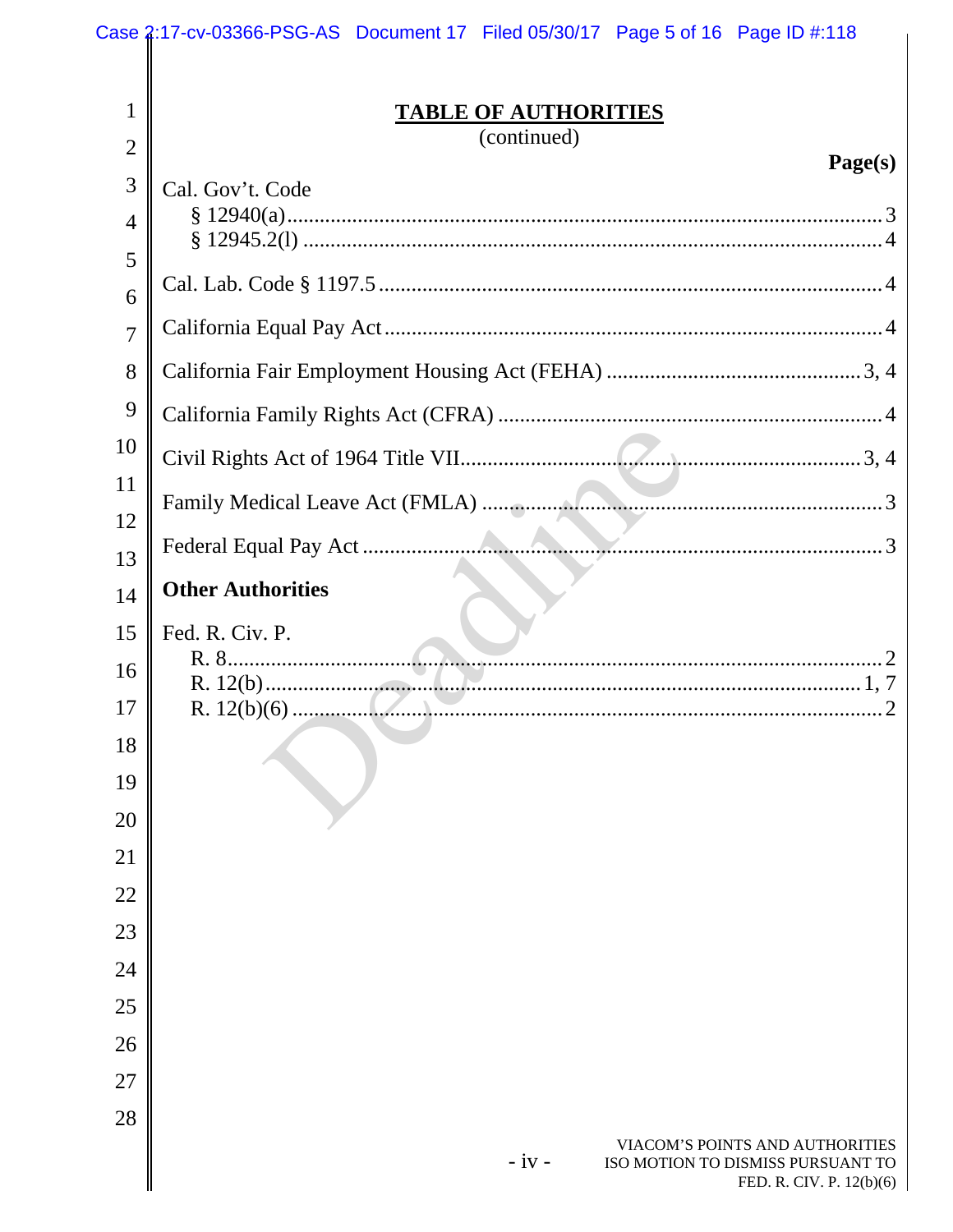1

# **I. INTRODUCTION**

2 3 4 5 6 7 8 9 10 11 12 Viacom Inc. is a global entertainment company home to premier global media brands that create television programs, motion pictures, short-form content, applications, games, consumer products, social media experiences, and other entertainment content. Generally speaking, Viacom Inc. ("Viacom") divides its businesses and brands into two segments: Media Networks and Filmed Entertainment. *See* Request for Judicial Notice dated May 30, 2017 ("RJN"), Ex. A at 69. Viacom's Media Networks segment operates through various entities (including Viacom subsidiaries) and reaches hundreds of millions of households worldwide via various television channels, including Nickelodeon®, Comedy Central®, MTV®, VH1®, SPIKE®, CMT®, TV Land®, Nick at Nite®, Nick Jr.®, Channel 5® (UK), Logo®, Nicktoons® and, relevant here, BET®. *Id*.

13 14 15 16 17 18 19 20 Defendant Black Entertainment Television LLC ("BET"), one of Viacom's more than 400 registered subsidiaries, hired Plaintiff Zola Mashariki in 2015. Dkt. No. 1; RJN Ex. A at 144-54. Mashariki's short employment with BET ended in 2017, when BET exercised its right to terminate her contract. *See* Dkt. No. 1 at ¶¶ 63, 66. The self-described 20-year "show business" veteran who "establish[ed] herself as one of the entertainment industry's most sought-after creative minds," now claims that BET's decision to let her go early, *must* have been motivated by anything other than her own deficient performance.<sup>1</sup> via various television channels, including Nickeld<br>ATV®, VH1®, SPIKE®, CMT®, TV Land®, Ni<br>
> (UK), Logo®, Nicktoons® and, relevant here, E<br>
ndant Black Entertainment Television LLC ("BE"<br>
400 registered subsidiaries, hired

21 22 23 24 Mashariki sued BET, her BET supervisor, Stephen Hill, and, inexplicably, added BET's parent company, Viacom, to the pleading. *See generally* Dkt. No. 1. Viacom should be dismissed. Put simply, Mashariki has failed to assert sufficient facts that would frame a plausible claim against Viacom. In fact, for her 17

25

26 27 28  $\overline{a}$ 1 As BET's concurrently filed Rule 12(b)(6) Motion notes, at the appropriate time, it will present the reasons why BET decided to terminate Mashariki's contract including, but not limited to, the numerous complaints about Mashariki's failures as a leader (including a claim by one of her direct reports that Mashariki had unlawfully discriminated against that BET employee).

- 1 -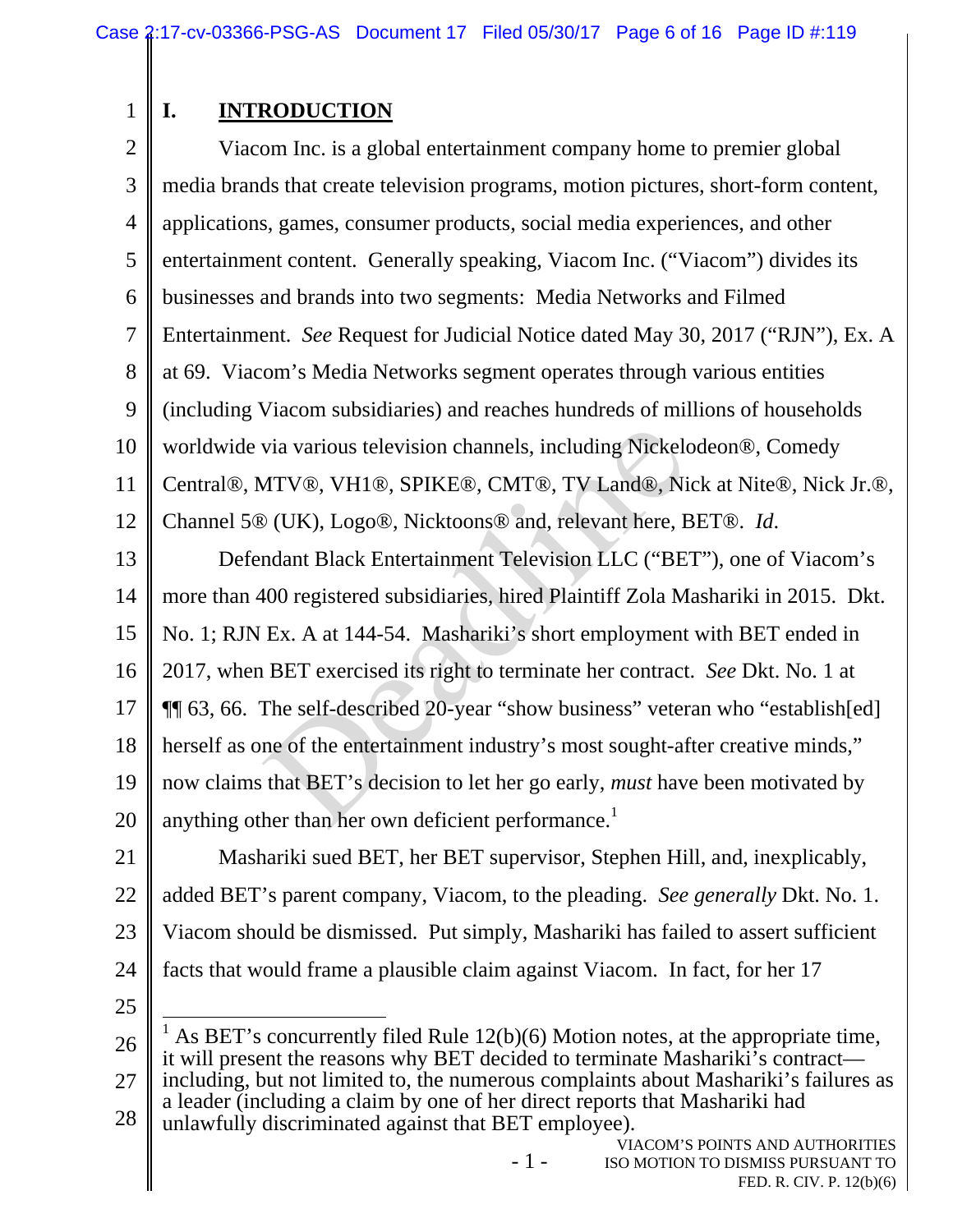1 2 3 4 5 6 employment-related claims, Mashariki employs a slight-of-hand to avoid actually asserting *facts* related to how Viacom could be considered her employer or liable as BET's corporate parent.<sup>2</sup> As for Mashariki's single, non-employment claim (defamation), despite adding Viacom to the claim, she fails to allege that any person authorized to speak for Viacom said anything about her, at all. Thus, Viacom respectfully requests Mashariki's claims against it be dismissed with prejudice.

7

8

## **II. RULE 8 REQUIRED MASHARIKI TO PRESENT FACTS DEMONSTRATING A PLAUSIBLE CLAIM AGAINST VIACOM**

9 10 11 12 13 Federal Rule of Civil Procedure 12(b)(6) provides for the dismissal of a case where the complaint fails to state a claim upon which relief can be granted. In reviewing a motion to dismiss under Rule 12(b)(6), a court must accept the allegations in the complaint as true and draw all reasonable inferences in favor of the plaintiff. *See Bell Atl. Corp. v. Twombly*, 550 U.S. 544, 555 (2007). omplaint fails to state a claim upon which relief c<br>
in motion to dismiss under Rule  $12(b)(6)$ , a court n<br>
in the complaint as true and draw all reasonable i<br>
i. See Bell Atl. Corp. v. Twombly, 550 U.S. 544, t<br>
in the comp

14 15 To survive a challenge to the legal sufficiency of the claims under Rule 12(b)(6), a plaintiff must allege "more than labels and conclusions." *Twombly*,

16 550 U.S. at 555. Courts "'are not bound to accept as true a legal conclusion

17 couched as a factual allegation.'" *Ashcroft v. Iqbal*, 556 U.S. 662, 678 (2009)

18 (citing *Twombly*, 550 U.S. at 555) (internal quotation marks omitted). Naked

19 assertions devoid of further factual enhancement or "threadbare recitals of the

20 elements of a cause of action, supported by mere conclusory statements," are

21 insufficient to survive a motion to dismiss. *Id.*at 663. Instead, a plaintiff's factual

- 22 allegations must "state a claim to relief that is plausible on its face." *Twombly*, 550
- 23 U.S. at 570.
- 24

- 2 -

<sup>25</sup>  26 27 28  $\overline{a}$ 2 Throughout her Complaint, Mashariki defines BET and Viacom—two separate entity defendants—in the singular, as "Company". *See, e.g.*, Dkt No. 1 at 2:22-23. After misleadingly conflating the two entities, Mashariki uses the term "Company" throughout her employment claims thereby, quietly, attempting to fold-in Viacom. *See, e.g., id*. at 10:18-21 ("The Company's Misogynistic Culture Oppresses Women in the Workplace"; "The Company required Ms. Mashariki to Perform More Work for Less Pay and A Lower Title than Mr. Hill.")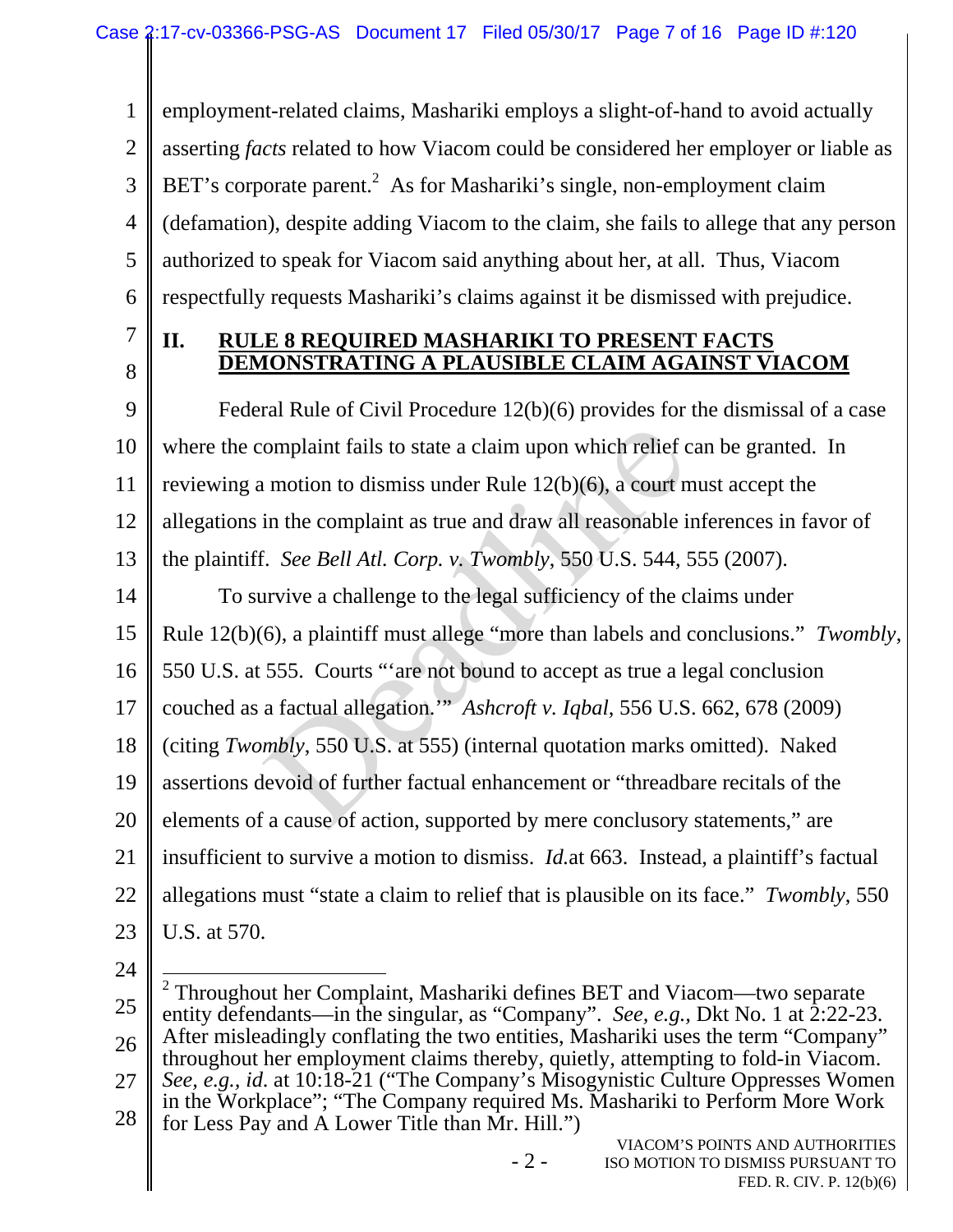# 2

3

4

5

6

7

8

9

10

15

16

17

18

19

20

21

22

23

24

1

#### **III. MASHARIKI'S FIRST THROUGH FIFTEENTH AND SEVENTEENTH CLAIMS (HER EMPLOYMENT-BASED CLAIMS) AGAINST VIACOM MUST BE DISMISSED**

Mashariki's first through fifteenth and seventeenth claims rely on various state and federal employment statutes and allegations of a wrongful termination in violation of public policy. These statutes regulate "employer" conduct. Specifically:

- Mashariki's first through fourth claims for relief rely on Title VII, which precludes "an *employer*" from engaging in certain "unlawful employment practice[s]." 42 U.S.C. § 2000e-2 (emphasis added).
- 11 12 13 14 • Mashariki's fifth and sixth claims for relief rely on the Family Medical Leave Act (FMLA), which similarly restricts an "*employer*" from "[interfering with] . . . the exercise of or the attempt to exercise, any right provided" by the FMLA). 29 U.S.C. § 2615(a)(1) (emphasis added).
- Mashariki's seventh claim for relief relies on the Federal Equal Pay Act which regulates employers, too. *See* 29 U.S.C. § 206(d) ("No employer having employees subject to any provisions of this section shall discriminate . . . on the basis of sex" with respect to wages). ractice[s]." 42 U.S.C. § 2000e-2 (emphasis added<br>
Iashariki's fifth and sixth claims for relief rely on<br>
eave Act (FMLA), which similarly restricts an "enterfering with]... the exercise of or the attemp<br>
ovided" by the FM
	- Mashariki's eighth through twelfth claims for relief under the California Fair Employment Housing Act (FEHA) impose liability on *employers* for discrimination, retaliation, and harassment.<sup>3</sup> See Cal. Gov't. Code § 12940(a) ("It is an unlawful employment practice . . . [f]or an employer
		- . . . to discriminate against the person in compensation or in terms,
		- conditions, or privileges of employment" because of her sex).
- 25 26

- 3 -

<sup>27</sup>  28  $\overline{a}$ 3 Although not relevant to this Motion, a co-worker, too, may be liable for harassment under FEHA. *See Roby v. McKesson Corp*., 47 Cal. 4th 686, 706-707 (2009).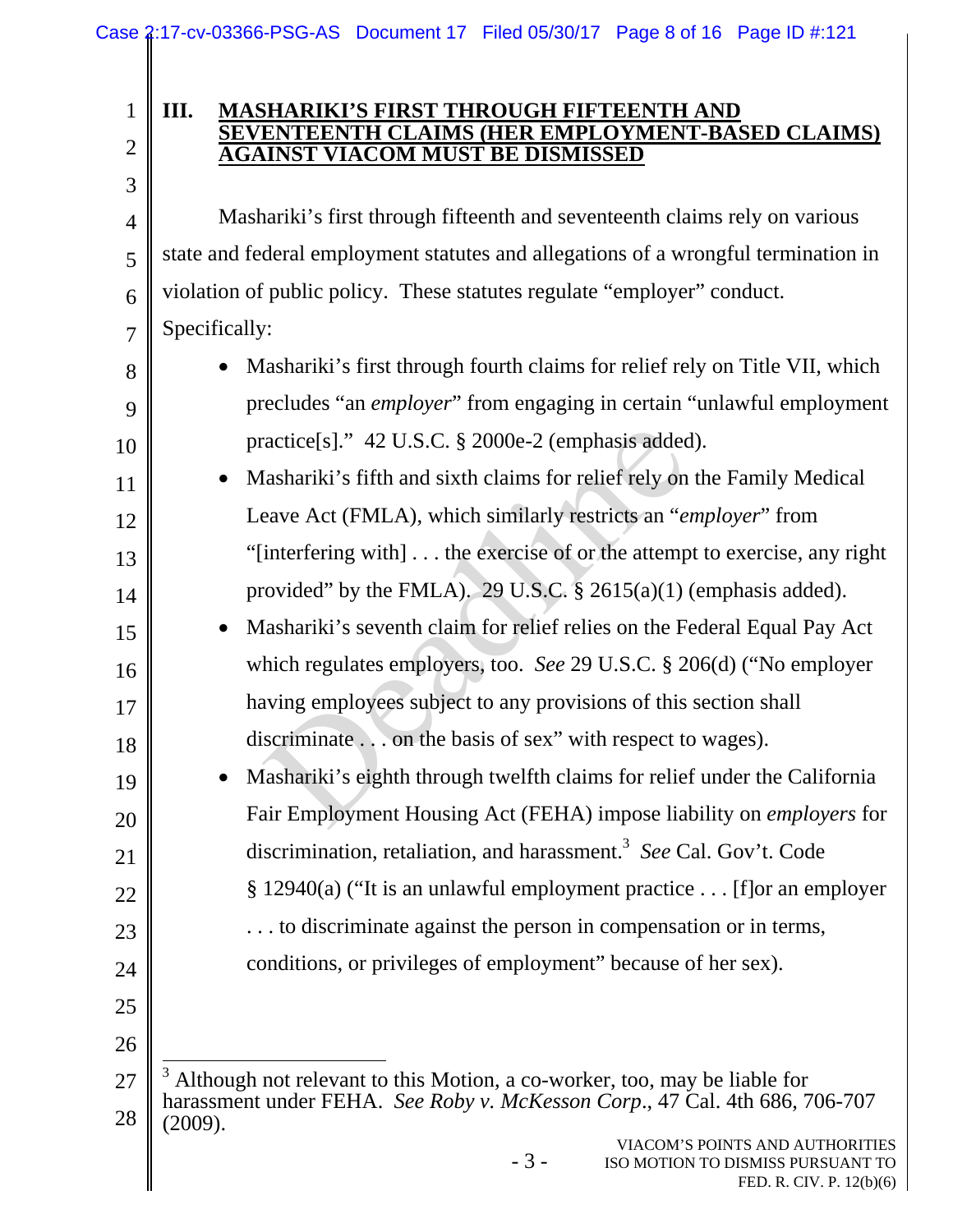| $\mathbf{1}$   | Mashariki's thirteenth and fourteenth claims for relief rely on California                                                                                                          |  |  |
|----------------|-------------------------------------------------------------------------------------------------------------------------------------------------------------------------------------|--|--|
| $\overline{2}$ | Family Rights Act (CFRA) which makes it "an unlawful employment                                                                                                                     |  |  |
| 3              | practice for an <i>employer</i> to discriminate against, any individual                                                                                                             |  |  |
| $\overline{4}$ | because of [her] exercise of the right to family care and medical leave"                                                                                                            |  |  |
| 5              | under CFRA") Cal. Gov't. Code § 12945.2(1) (emphasis added).                                                                                                                        |  |  |
| 6              | Mashariki's fifteenth claim for relief, brought under the California Equal                                                                                                          |  |  |
| 7              | Pay Act, similarly states "[a]n employer shall not pay any of its employees                                                                                                         |  |  |
| 8              | at wage rates less than the rates paid to employees of the opposite sex for                                                                                                         |  |  |
| 9              | substantially similar work[.]" Cal. Lab. Code § 1197.5 (emphasis added).                                                                                                            |  |  |
| 10             | Finally, Mashariki's seventeenth claim for wrongful discharge in violation                                                                                                          |  |  |
| 11             | of public policy does nothing more than parallel her FEHA and CFRA                                                                                                                  |  |  |
| 12             | statutory claims. Accordingly, it too can only be asserted against an                                                                                                               |  |  |
| 13             | employer. See Keifer v. Hamilton Engine Sales, Inc., No. CIV. S-04-2077                                                                                                             |  |  |
| 14             | LKK/DAD, 2006 U.S. Dist. LEXIS 68373, at *24 (E.D. Cal. Sept. 13,                                                                                                                   |  |  |
| 15             | 2006) (agreeing plaintiff's wrongful termination in violation of public                                                                                                             |  |  |
| 16             | policy claim "is only as valid as the claim brought directly under                                                                                                                  |  |  |
| 17             | FEHA.").                                                                                                                                                                            |  |  |
| 18             | BET—not Viacom—was Mashariki's employer. See Dkt. No. 1 at ¶ 19.                                                                                                                    |  |  |
| 19             | Thus, not one of the above listed claims may be asserted against Viacom, absent                                                                                                     |  |  |
| 20             | Mashariki pleading facts that would demonstrate a plausible theory as to how                                                                                                        |  |  |
| 21             | Viacom, BET's parent corporation, could be held liable for these employment-                                                                                                        |  |  |
| 22             | based claims. <sup>4</sup> Mashariki has not done so here.                                                                                                                          |  |  |
| 23             | Instead (perhaps because there are no facts to frame a plausible claim against                                                                                                      |  |  |
| 24             | her employer's corporate parent), Mashariki employs a misleading, if not deceptive,                                                                                                 |  |  |
| 25             |                                                                                                                                                                                     |  |  |
| 26             | <sup>4</sup> "[T]here is a strong presumption that a parent company is not the employer of its<br>subsidiary's employees." Laird v. Capital Cities/ABC, Inc., 68 Cal. App. 4th 727, |  |  |
| 27             | 737 (1998); see also Watson v. Gulf & W. Indus., 650 F.2d 990, 993 (9th Cir.1981)<br>("In the absence of special circumstances, a parent corporation is not liable for the          |  |  |
| 28             | Title VII violations of its wholly owned subsidiary.").                                                                                                                             |  |  |
|                | VIACOM'S POINTS AND AUTHORITIES<br>$-4-$<br>ISO MOTION TO DISMISS PURSUANT TO<br>FED. R. CIV. P. 12(b)(6)                                                                           |  |  |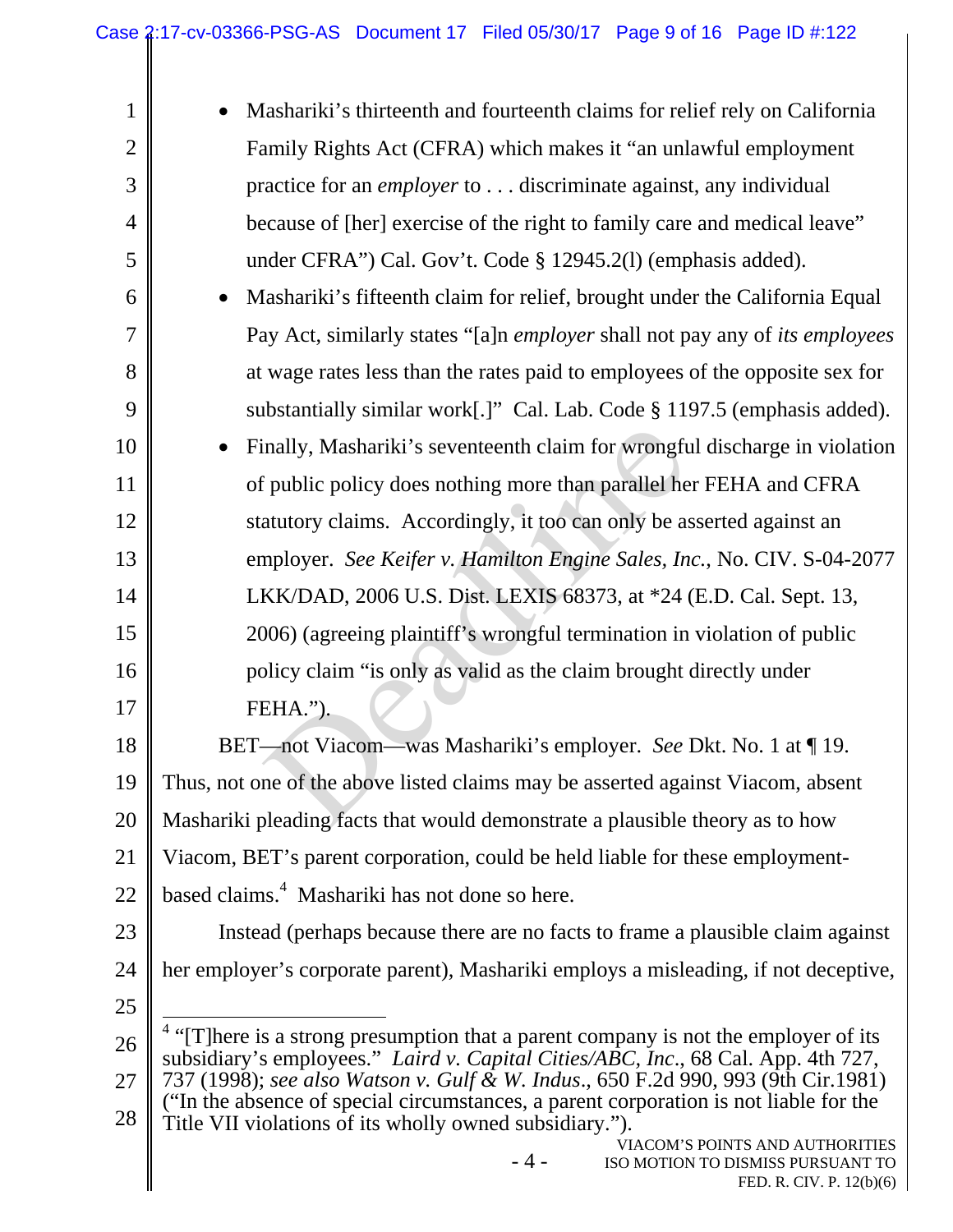1 2 3 4 5 6 7 8 9 10 11 12 13 14 15 16 17 18 19 20 21 22 23 pleading maneuver: Mashariki conflates BET and Viacom, and refers to them, collectively, as a singular noun—*the* "Company". *See, e.g.,* Dkt. No. 1 at ¶ 3 ("The Company unlawfully terminated Ms. Mashariki . . ."); Dkt. No. 1 at  $\P$  27 ("[T]he Company has discriminated and retaliated against her . . ."); Dkt. No. 1 at ¶ 34 ("The Company protected Defendant Hill, . . ."); and Dkt. No. 1 at ¶ 35 ("The Company also denied Ms. Mashariki equal employment opportunities, . . ."). Mashariki's pleading maneuver is inconsistent with due process; it denies Viacom (and this Court) actual notice of the factual basis for her claims that Mashariki alleges Viacom may be held liable. *See, e.g., EEOC v. La Rana Hawaii*, LLC, 888 F.Supp.2d 1019, 1046 (D. Haw. 2012) ("[T]he majority of the Complaint refers collectively to 'Defendants' without distinction between the two parties. . . . [Plaintiff] must allege specifically what wrongdoing it is assigning to *each* Defendant.") (emphasis added); *Sollberger v. Wachovia Securities, LLC*, No. SACV 09-0766 AG (ANx), 2010 WL 2674456, at \*4 (C.D. Cal. Jun. 30, 2010) ("One common type of shotgun pleading comes in cases with multiple defendants where the plaintiff uses the omnibus term 'Defendants' throughout a complaint by grouping defendants together without identifying what the particular defendants specifically did wrong."); *Ozkan v. Am. Casino & Entm't Props., LLC*, No. 2:14– CV–187 JCM (GWF), 2014 WL 4105065, at \*4 (D. Nev. Aug. 19, 2014) (where "[a]ll of plaintiff's factual allegations refer to defendants generally," such that the court cannot assess which conduct is alleged of which defendant, "plaintiff fails to present any allegation that would warrant departure from the general rule on parentsubsidiary liability[.]"). E.Supp.2d 1019, 1046 (D. Haw. 2012) ("[T]he matrively to 'Defendants' without distinction between the set of the must allege specifically what wrongdoing it is assi<br>
") (emphasis added); *Sollberger v. Wachovia Secu*<br>
776

- 5 - VIACOM'S POINTS AND AUTHORITIES ISO MOTION TO DISMISS PURSUANT TO 24 25 26 27 28 Mashariki may argue she alleged Viacom "made, approved, and ratified" BET's actions. *See, e.g*., Dkt. No. 1 at ¶ 204. This gets her nowhere. Such allegations are properly discarded as unwarranted conclusions; they are neither facts nor supported by facts. *See, e.g., Doe v. Wal-Mart Stores, Inc*., 572 F.3d 677, 683 (9th Cir. 2009) (disregarding "Plaintiffs' general statement that Wal-Mart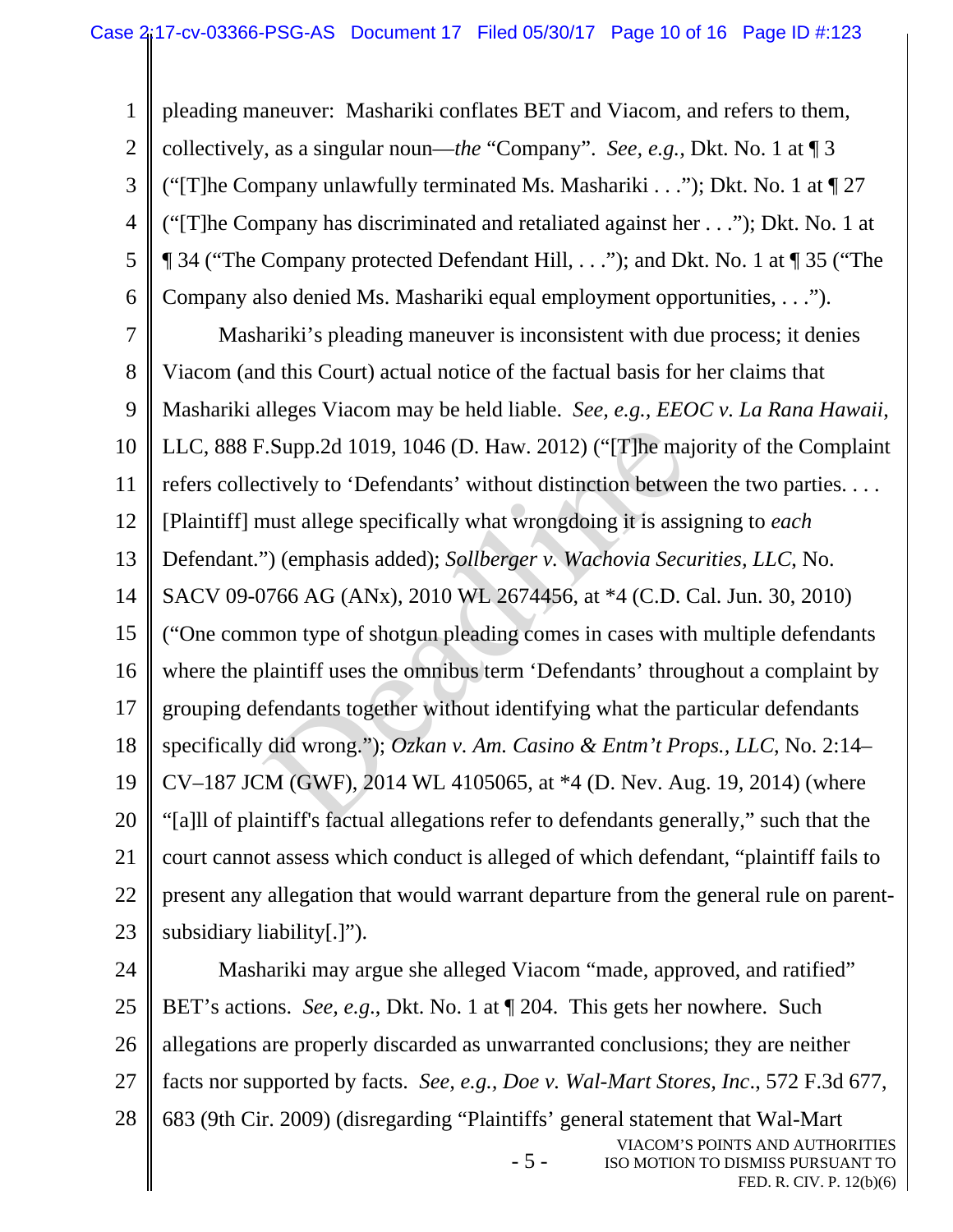| $\mathbf{1}$   | exercised control over their day-to-day employment is a conclusion, not a factual         |  |
|----------------|-------------------------------------------------------------------------------------------|--|
| $\overline{2}$ | allegation stated with any specificity."); Avendano v. Sec. Consultants Grp., Inc.,       |  |
| 3              | No. 3:13-cv-00168-HDM-VPC, 2014 WL 298841, at *3 (D. Nev. Jan. 27, 2014)                  |  |
| 4              | (rejecting "vague allegations that Paragon and Securitas were 'involved in, oversaw,      |  |
| 5              | ratified or otherwise authorized the actions of SCG set forth therein[]' ")               |  |
| 6              | (emphasis added).                                                                         |  |
| 7              | Having failed to allege <i>facts</i> that provide a plausible theory of liability for her |  |
| 8              | employment claims as to Viacom, Mashariki's first through fifteenth and                   |  |
| 9              | seventeenth claims should be dismissed as to Viacom.                                      |  |
| 10             | <b>MASHARIKI'S SIXTEENTH CLAIM FOR BREACH OF THE</b><br>IV.                               |  |
| 11             | <b>COVENANT FAILS BECAUSE SHE HAS NO</b><br><b>CONTRACTUAL RELATIONSHIP WITH VIACOM</b>   |  |
| 12             |                                                                                           |  |
| 13             | Through her sixteenth claim, Mashariki contends Viacom breached the                       |  |
| 14             | implied covenant of good faith and fair dealing, premised on her May 1, 2015              |  |
| 15             | contract with BET ("BET-EVP Contract"). Dkt. No. 1, [[1] 17, 194. Mashariki has           |  |
| 16             | not—again because she cannot—alleged what she must for this claim: that Viacom            |  |
| 17             | was a party to the BET-EVP Contract. See Digerati Holdings, LLC v. Young                  |  |
| 18             | Money Entm't, LLC, 194 Cal. App. 4th 873, 885 (2011) ("Although breach of the             |  |
| 19             | implied covenant often is pleaded as a separate count, a breach of the implied            |  |
| 20             | covenant is necessarily a breach of contract."); J.A. Folger & Co. v. Williamson,         |  |
| 21             | 129 Cal. App. 2d 184 (1954) (holding someone who is not a party to a contract             |  |
| 22             | cannot be held liable under the terms of the contract). Accordingly, Mashariki's          |  |
| 23             | claim for breach of the covenant of good faith and fair dealing, as to Viacom, must       |  |
| 24             | be dismissed.                                                                             |  |
| 25             | V.<br><b>MASHARIKI FAILS TO STATE A LEGALLY VIABLE CLAIM OF</b>                           |  |
| 26             | <b>DEFAMATION AGAINST VIACOM</b>                                                          |  |
| 27             | In the eighteenth claim, Mashariki asserts a claim for defamation against                 |  |

28 BET and Viacom. *See* Dkt. No. 1 at ¶¶ 206-212. In order to state a viable claim for

- 6 -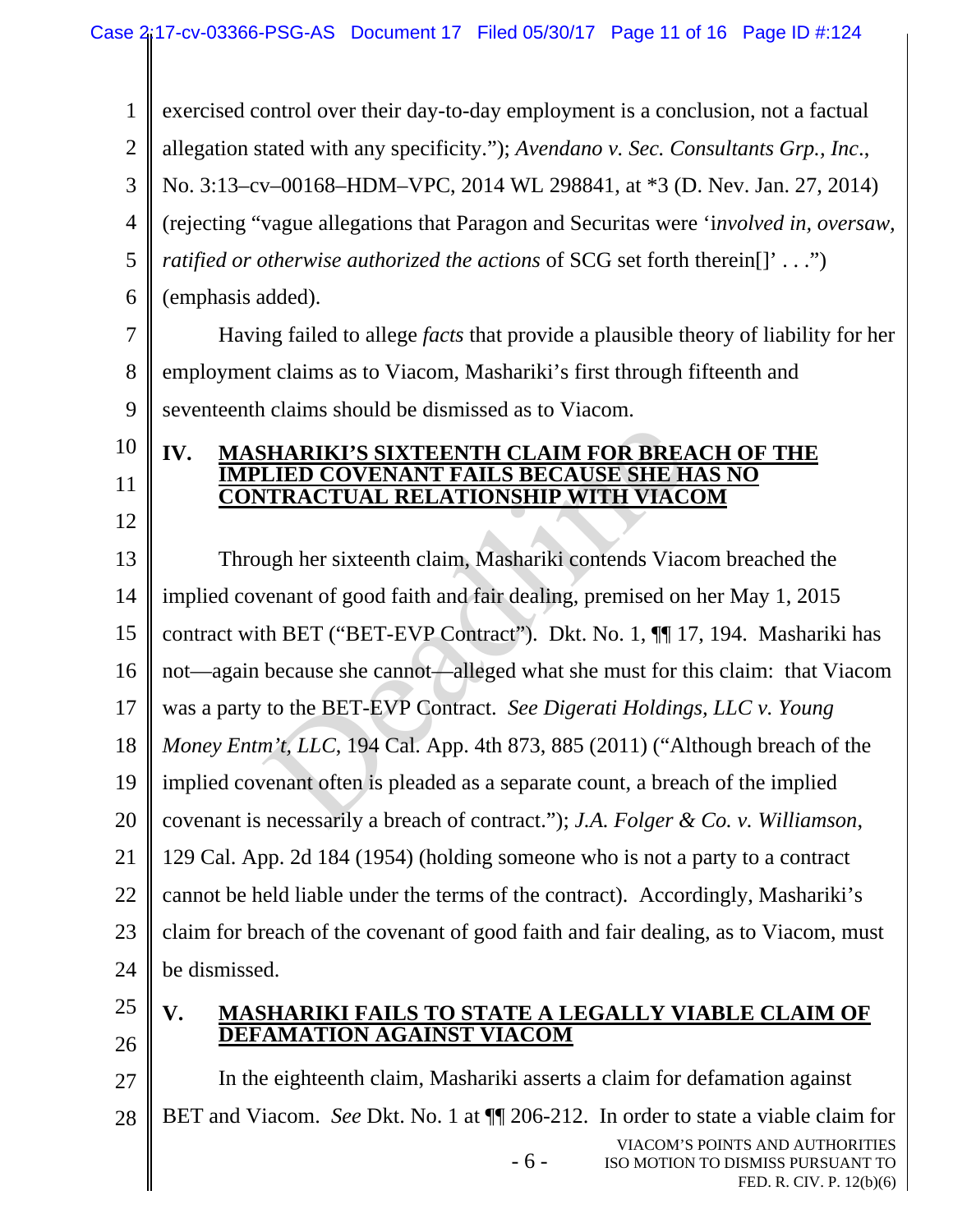1 2 3 4 5 6 7 8 defamation, Mashariki must plead that someone authorized to speak on behalf of Viacom: (i) intentionally published, (ii) a statement of fact, (iii) that is false, (iv) unprivileged, and (v) "has a natural tendency to injure or which causes special damage." *Smith v. Maldonado,* 72 Cal. App. 4th 637, 645 (1999); *see also* Cal. Civ. Code §§ 45, 46. A plaintiff must "specifically identify who made the statements, when they were made and to whom they were made." *PAI Corp. v. Integrated Sci. Sols., Inc*., No. C-06-5349 JSW (JCS), 2007 WL 1229329, at \*9 (N.D. Cal. Apr. 25, 2007).

9 10 11 12 13 14 15 16 17 Here, Mashariki's defamation claim suffers from vagueness and her failure to articulate who said what, where, and when. Setting aside Mashariki's improper attempt to incorporate by reference every allegation in the Complaint (discussed below), the paragraphs actually listed within the eighteenth claim for relief refer to one alleged statement only. *See* Dkt. No. 1 at ¶ 207 (alleged statements to the press "that Ms. Mashariki's March 30, 2017 email to her team misrepresented the facts and were without merit."). It was not a statement attributed to anyone employed by Viacom. *See* Dkt. No. 1 at ¶ 70 ("In response to press inquiries about Ms. Mashariki's email, the Company commented that, 'These claims misrepresent the tho said what, where, and when. Setting aside Mancorporate by reference every allegation in the Convergangaphs actually listed within the eighteenth c statement only. *See* Dkt. No. 1 at  $\sqrt{207}$  (alleged Iashariki's Mar

18 19 20 21 22 facts and are without merit.'"); *see also* ¶ 71 (naming the only purported speaker to the press as a "BET rep": "'BET rep Tracy McGraw, who confirms that Mashariki is no longer with the network, insists that they did nothing wrong.'"). Absent some form of speech attributable to Viacom, Mashariki's defamation claim against Viacom fails at the first hurdle.<sup>5</sup>

- 23
- 24

- 7 -

VIACOM'S POINTS AND AUTHORITIES ISO MOTION TO DISMISS PURSUANT TO FED. R. CIV. P. 12(b)(6)

<sup>25</sup>  26 27 28 <sup>5</sup> The Court need go no further to dismiss Mashariki's defamation claim against Viacom. Nonetheless, there are additional legal defects, as set forth in BET's concurrently filed Rule 12(b)(6) Motion. Viacom hereby joins and incorporates by reference BET's authorities and arguments related to the defamation claim, rather than repeat them here.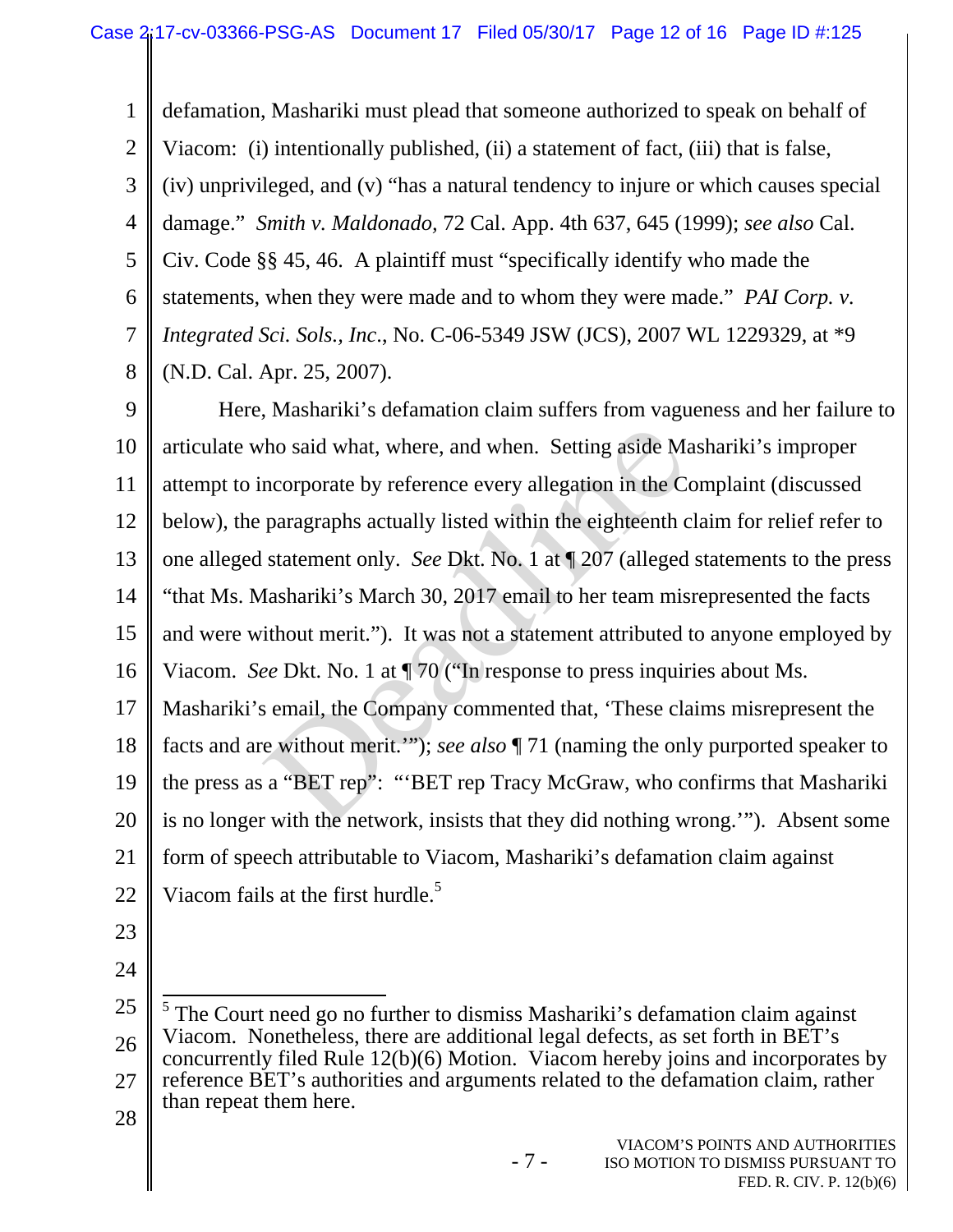1 2

8

9

# **VI. MASHARIKI'S CLAIMS AGAINST VIACOM SHOULD BE DISMISSED** *WITH PREJUDICE*

3 4 5 6 7 10 11 12 13 As the Ninth Circuit has recognized, a dismissal of a complaint with prejudice is proper when a court finds that "allegation[s] of other facts consistent with the challenged pleading could not possibly cure the deficiency." *Schreiber Distrib. Co*. *v. Serv-Well Furniture Co.*, 806 F.2d 1393, 1401 (9th Cir. 1986); *see also Eminence Capital LLC v. Aspeon, Inc.*, 316 F.3d 1048, 1052 (9th Cir. 2003) (recognizing that dismissal with prejudice is appropriate where it is clear "that the complaint could not be saved by amendment."); *Saul v. United States*, 928 F.2d 829, 843 (9th Cir. 1991) (denying plaintiff leave to amend, despite his offer of proof to add injunctive and class relief to his prayer for relief: "A district court does not err in denying leave to amend where the amendment would be futile, or where the amended complaint would be subject to dismissal.") (citations omitted).

14 15 16 17 18 19 20 21 22 23 24 Here, Mashariki's claims arise out of her employment and its termination including alleged statements related to her termination that she contends to be defamatory. Again, Viacom was not Mashariki's employer; nor can it be held liable to her, a BET employee, on the mere fact that BET is one of Viacom's hundreds of registered subsidiaries.<sup>6</sup> There is a reason why Mashariki does not assert facts demonstrating that she provided services to Viacom: it did not happen. There is a reason why Mashariki does not assert facts demonstrating that Viacom exercised day-to-day control or oversight over her employment: it did not. There is a reason why Mashariki does not assert facts demonstrating that an authorized Viacom speaker defamed her when discussing the termination of her employment from BET: it did not do so. th Cir. 1991) (denying plaintiff leave to amend, d<br>
i nijunctive and class relief to his prayer for relief<br>
in denying leave to amend where the amendmen<br>
mended complaint would be subject to dismissal.<br>
Mashariki's claims

- 25
- 26

Indeed, setting aside the argument, conclusions and hyperbole that comprise the majority of Mashariki's Complaint, the facts pled reveal Mashariki's

27 28  $\overline{\phantom{a}}$ 6 BET and Viacom are separate legal entities—created in different jurisdictions, at different times and with different stockholders, and headquartered in different locations. *See* RJN Exs. A and B.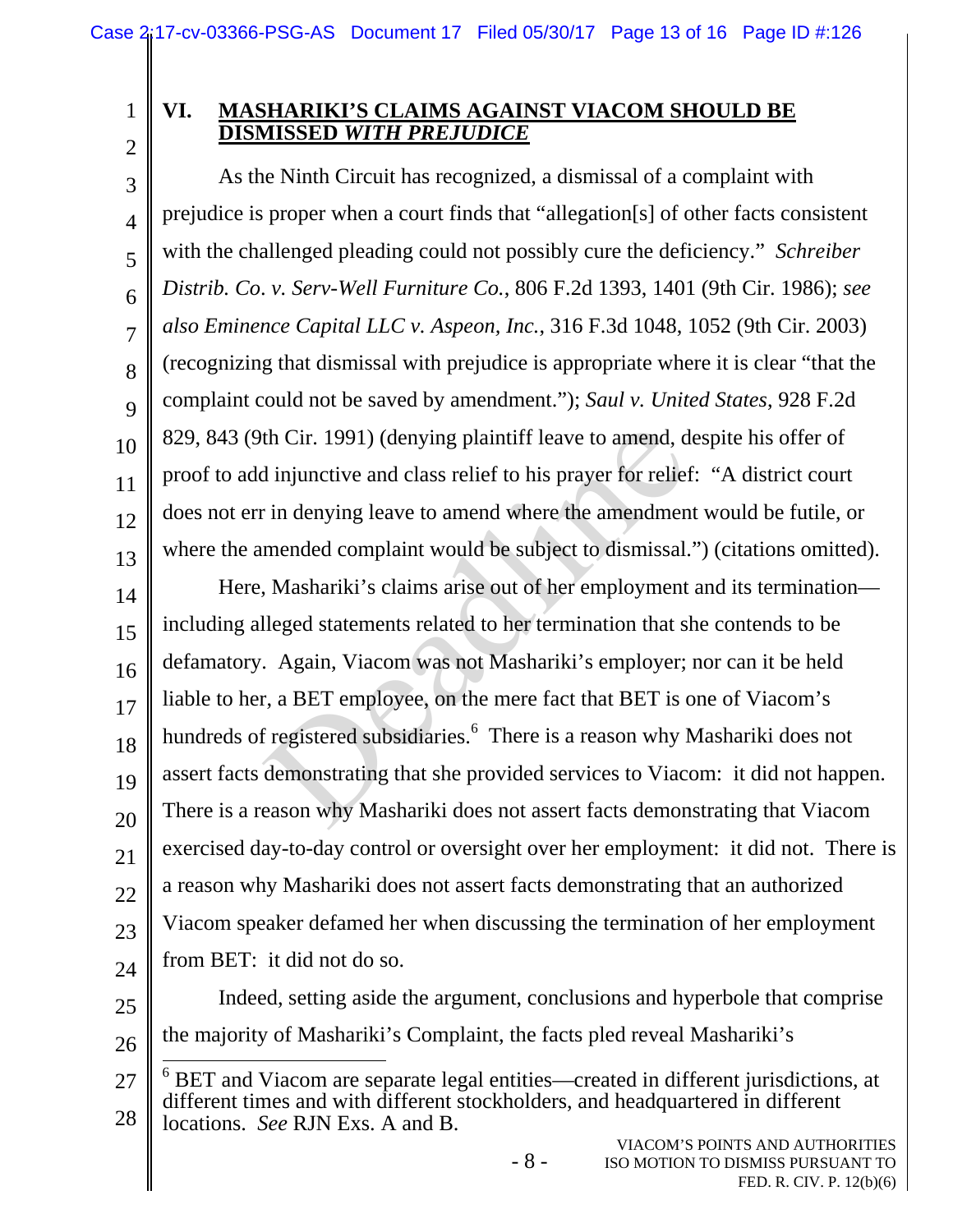1 2 3 4 5 6 7 8 9 10 11 employment related grievances can only be properly directed to BET. Mashariki alleges: (i) BET hired her; (ii) she was an Executive Vice President and Head of Original Programming for BET, and appeared on BET's website in that role; (iii) she reported to Defendant Hill, BET's President of Programming; (iv) her apparent conflicts appear to be with Hill, her BET-employed supervisor; (v) she complained to and interacted with BET's Head of HR, Cheena Stanley; (vi) she had meetings with BET's CEO, Debra Lee regarding concerns related to her employment; (vii) she informed Lee and Hill of her medical condition in December 2016; and (viii) Mashariki alleges she was subjected to defamatory comments allegedly made by Lee and "BET rep Tracy McGraw".<sup>7</sup> See Dkt. No. 1 at  $\P\P$  17, 24, 30, 40, 43, 46, 55, 68, 71, 74.

12 13 14 15 16 17 18 19 20 21 22 Accordingly, absent a legitimate offer of proof as to how Mashariki could possibly cure these defects—something Mashariki will be unable to provide—the Court should dismiss her claims against Viacom, without leave to amend. *See Foman v. Davis*, 371 U.S. 178, 183 (1962) (Leave to amend is unnecessary where any such amendment would be "futile."). Anything less would unfairly require Viacom to expend additional financial and other resources defending against insufficiently pled (and, ultimately, not legally cognizable) claims. *See Twombly*, 550 U.S. at 546 (in analyzing the sufficiency of plaintiff's allegations, "[i]t is one thing to be cautious before dismissing a[] . . . complaint in advance of discovery, but quite another to forget that proceeding to . . . discovery can be expensive."); *Associated Gen. Contractors of Cal., Inc. v. Carpenters*, 459 U.S. 519, 528, n. 17 ade by Lee and "BET rep Tracy McGraw".<sup>7</sup> See<br>43, 46, 55, 68, 71, 74.<br>ardingly, absent a legitimate offer of proof as to he<br>re these defects—something Mashariki will be und<br>d dismiss her claims against Viacom, without lea

23

- 9 -

<sup>24</sup>  25 26 27 28 <sup>7</sup> Mashariki mentions a Viacom executive, Scott Mills, but only to subject him to inflammatory argument (e.g., that he was a "close friend of Hill", part of the "old boys' club", who turned "a blind eye," to Hill's purported conduct [Dkt. No. 1 at ¶ 29) and unsupported legal conclusions that carry no weight (e.g., "The Company's HR, led by Scott Mills, also retaliated against Ms. Mashariki . . . ." [Dkt. No. 1 at ¶ 49]). *See, e.g., Avendano*, 2014 WL 298841, at \*3 (rejecting conclusory and argumentative allegations entity was "involved in, oversaw, ratified, or otherwise authorized actions . . ."); Dkt. No. 1 at ¶ 29.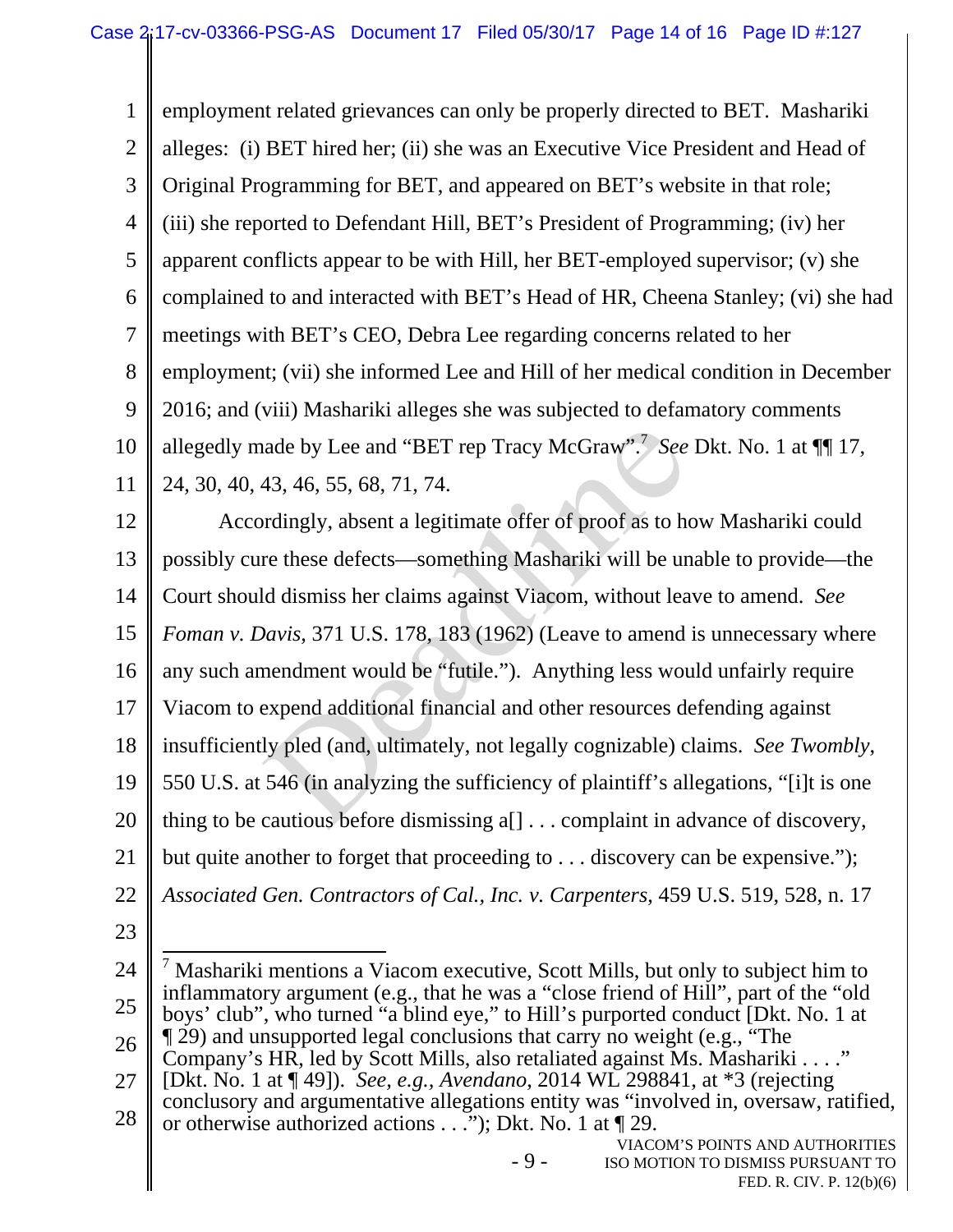1 2 3 4 (1983) ("[A] district court must retain the power to insist upon some specificity in pleading before allowing a potentially massive factual controversy to proceed."). *That*, in turn, would allow Mashariki to misuse the judicial process—something this Court should not allow.

5 6

25

26

27

28

### **VII. AT A MINIMUM, MASHARIKI'S "SHOTGUN PLEADING" SHOULD BE DISMISSED AND CURED**

7 8 9 10 11 12 13 14 15 With respect to the form of a complaint, it must contain clarity regarding the interplay of factual allegations and the respective claims for relief. A complaint cannot merely "recite[]a collection of general allegations toward the beginning of the Complaint, and then 'each count incorporates every antecedent allegation by reference[.]'" *Sollberger*, 2010 WL 2674456, at\*4 (citations omitted). Such "shotgun pleadings" are unacceptable because they "overwhelm defendants with an unclear mass of allegations and make it difficult or impossible for defendants to make informed responses to the plaintiff's allegations." *Id*. Yet, this is precisely what Mashariki has done. int, and then 'each count incorporates every anted<br>
"Sollberger, 2010 WL 2674456, at\*4 (citations<br>
eadings" are unacceptable because they "overwhow<br>
so of allegations and make it difficult or impossib<br>
med responses to th

16 17 18 19 20 21 22 23 24 Here, the first 19 pages of the Complaint (75-paragraphs to be precise) purport to provide the factual support of each of Mashariki's eighteen claims. *See generally* Dkt. No. 1. Then the legal claims are listed, with each initial paragraph within each claim stating, "Ms. Mashariki re-alleges and incorporates by each and every allegation in this Complaint as if fully set forth herein." *See, e.g.,* Dkt. No. 1, at ¶¶ 76, 85, 94. What then follows within each claim is little more than a list of the legal elements of each claim and conclusions. *See, e.g*., Dkt. No. 1, at ¶¶ 77-78, 86- 93, 95-103. It is unclear from her Complaint which factual allegations are intended to support which claims, against which Defendant(s).

This pleading "technique" is impermissible under *Twombly*:

Simply put, then, the problem with a shotgun pleading is that it prevents the parties and the court from understanding what the case is really about because the pleadings are cluttered with irrelevant and unrelated facts.

 $-10-$ 

VIACOM'S POINTS AND AUTHORITIES